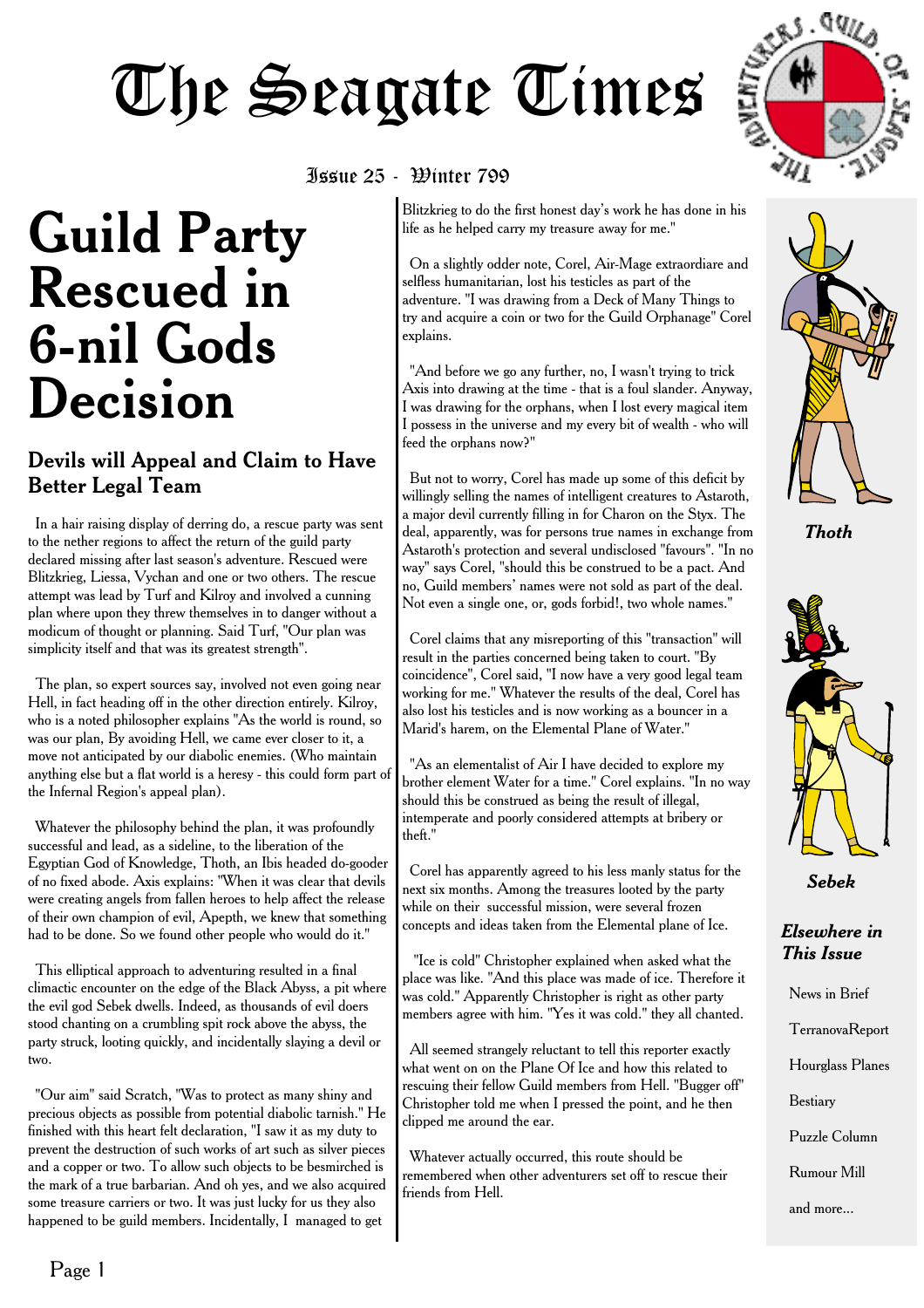*"Good and evil, light and dark, lemon and cream, that sort of thing"*

*--Michael*

### **News in Brief**

#### Nobles Nabbed

The Counts of Ebola and Foxcourt disappeared while on a vineyard tour of Borderlay with their nieces in the middle of Harvest. Impostors were seen spending vast sums of money as far afield as Seagate and Flugelheim within days of their disappearance, but there is still no trace of the real Counts. It is possible that their estates are now being used to fund further kidnappings. A party of adventurers was seen with the two Counts shortly before they disappeared.

#### The Harpies on the Wing

The Merchants Guild of Seagate has put the reward for the heads of the Harpies living in the Fastness of Gwyllion up to 1,500 sp. The truce that they where under with the Guild has finished. The Guild would remind anyone heading into the Fastness of Gwyllion that they should talk to Bregon or Kilroy for more information.

#### Church Inquisitors lay Siege to the Guild !

For five days last month a squad of Michaeline & Gabrielite Inquisitors waited on the road outside the Guild, demanding the hand-over of Aryan, who they said had a demonic artefact. While not actually attacking or interfering with Guild members, they hung around like a bad smell, hovering outside the gates for his return. They had earlier arrested him in Old Seagate, but a mob, apparently incited and led by adventurers, had stripped them of their prisoner, who fled to the Guild. Guild Security denied harbouring any criminals. The siege was called off after five days, when it became apparent that Aryan wasn't in the Guild grounds.

#### Raiders in the west of Carzarla

A small band of Goblins and Orcs following Sharman going by the name of Brown Boots has been raiding farms and settlements along the edge of the Fastness of Gwyllion. They are reported to be excellently armed. When on the field of battle they are lead by a veteran battle leader that has been directing them with good skill. The Duke has promised grassing lands rights or small lands in the west of Carzarla (a low quality farming area) to any that are able to defeat the raiders.

#### Midheim Madness !

On the night of the new moon at the end of Harvest, a demonic cult - apparently including the Chief Justicar of Midheim, the young King of the Western Kingdom, and our own Sir Engleton - ambushed a squad of twenty Michaelines outside Mittlemarkhauptschadt. Their leader, a Plas'toro diplomat, was wielding a demonic artefact possibly "Frostbiter", the sword of Crocell, Duke of the Bath. Half the knights were slain before the cultists were

beaten off. A black and white striped Pekinese is being sought for questioning.

The next night, disguised as Gabrielite knights, the demon cult laid siege to the High Court of Bergsburg, then broke in and freed the cultist disguised as the Western King, and a young lady of dubious morals who had earlier slain several court bailiffs with her bare hands. Also missing were the "Keys to the Gate of Hell", which legend states will be used to release the demonic hordes on the Day of Judgement.

Church Knights scoured the surrounding Duchies but found no sign of the cultists.

#### From the Librarian's Desk

We've finally completed the recovery of scribe notes and other documents from what remained of the fire. All those who have helped in recovering lost documents, your help is greatly appreciated. If anyone still has anything else they would like to contribute we will gratefully accept it.

Please note that we have converted the filing system from Penjarre dating to the new Western Kingdom calendar.

For those adventurers who are still indexing using the old AP (after Penjarre) calendar here is a simple conversion guide. Remember that the two calendars are nine months out of step. Each year on the WK calendar starts on the first day of summer while the year start on the AP calendar was the first day of spring.

Hence the year number conversion from AP to WK is as follows:

- 1) Subtract 1200 from the AP year
- 2) If the season is not Spring, then add 1 to the year number
- 3) The result is the year number in the WK calendar.

This means that, with all the millenial prophecies coming up, and for anyone planning on marking the start of the 2000th year after Penjarre, this will actually occur at the start of the Spring quarter in 800 WK. Astrologers please note.

More information is available from the Library.

#### Gates of Hell unlocked!

In southern Elfenberg last month, a Belial Cultist assault on a Raphaelite-held castle ended with Guild Adventurers tricking a Belialite priest into reopening a portal known as "The Gates of Hell", which had been closed for hundreds of years. Belial turned up - but were defeated by a combined force of Church Knights working with Crocell. During the fracas Belial was maimed, losing a wing. Congratulations to the Guild combat poetry reading team.

While the Gates of Hell may not be closed except by demons, they have been heavily barricaded and warded, and Raphaelite Knights are patrolling the area 24 hours a day.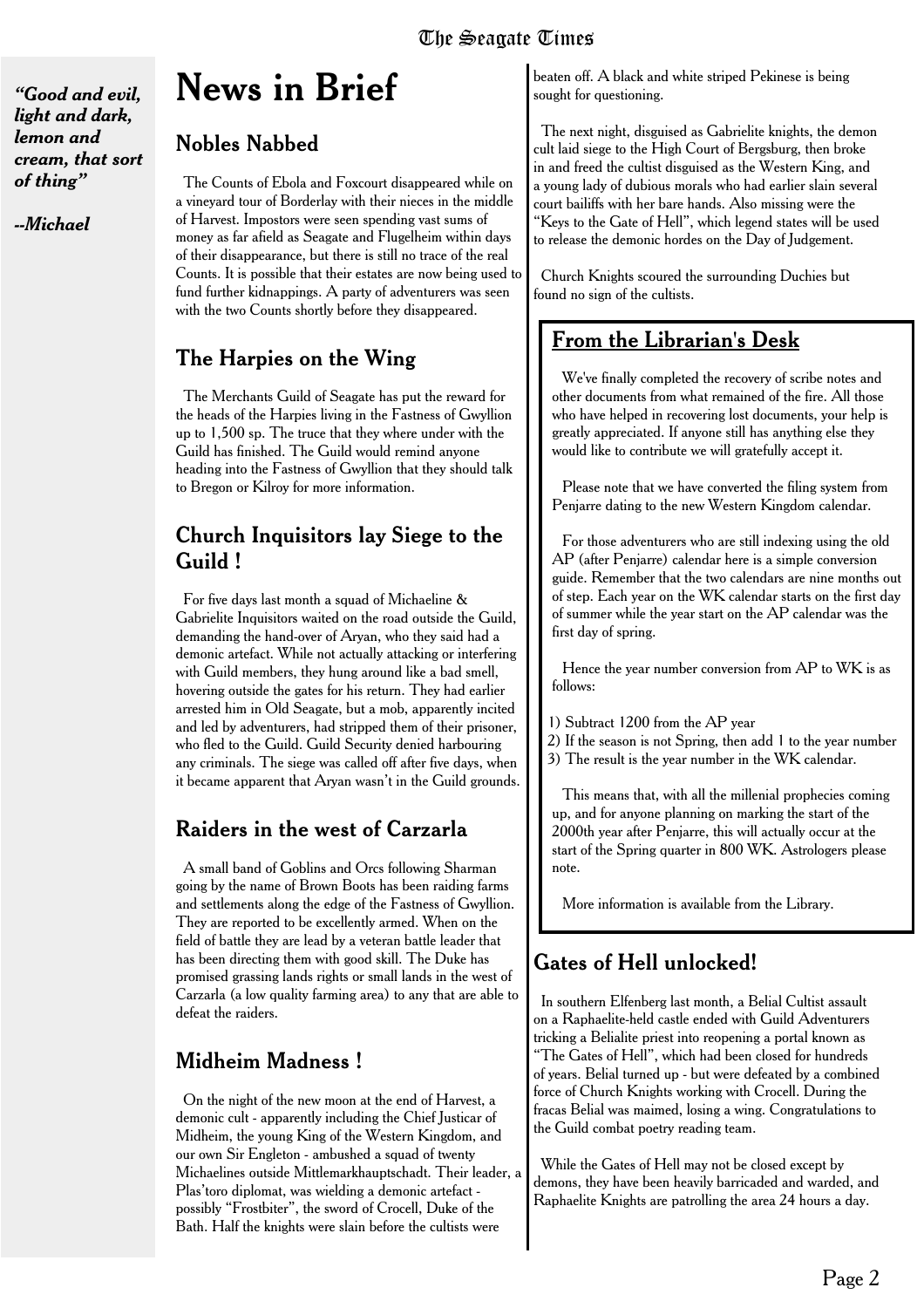#### The Seagate Times

# **Terranova Report**

#### Encounters with the Spawn

"Henri, old man! What are you doing so far from Newcourt?". It was with these words that my old friend Marcus Du Bois ---- and a previous holder of this special posting by the Seagate Times ---- greeted me as I entered the army camp of guerilla leader El Loco.

I wrote in my last report that I had intended to journey north in the hope of meeting the famed El Loco and, in more closely approaching the Spawn's coastal city, gain better information as to its purpose and state of construction.

I have been disappointed in none of these things and further I am overjoyed to find that my friend Marcus lives, though it saddens me to report that the trials of the Terranovan jungle have weakened him, and even the elven healers report that he may never recover his full health. But I am getting ahead of myself and should perhaps recount these astonishing events in some more suitable order.

Shortly after sending my last missive to the Times, I struck north in the company of some two dozen of the lizard folk of Sssalinas who had professed a desire to join the guerilla fighter of El Loco. The trip was long and hazardous, but essentially uneventful, as I had the good fortune to be accompanied by natives who knew the tricks and traps of the jungle far better that I could ever hope.

We reached the camp of El Loco, who was apparently pleased to gain new recruits, but greeted me coldly and stated that he did not need another reporter. My heart leap, and after admittedly vigorous inquiries, I was escorted to a noisome hovel, darkened and dank, wherein I discovered an unkempt, emaciated and wretched being, which, as my eyes adjusted to the dark, resolved itself into the familiar form of Marcus Du Bois, though a Marcus much lessened by his many hardships. He recounted to me many tales of his travels, and of how he had come to this sorry state, far from civilized lands, and yet too weak to return home.

I stayed at the camp for several weeks, though I had only one chance to speak with El Loco. He seemed more animal than man, and there was little of the Seagate Guild member left in his haunted gaze. We were forced to move the camp regularly as Spawn, and their saurian allies patrolled the area, but each time we escaped and I came to understand why the saurians under his command worship him as though he was one of their savage gods walking the earth in mortal form. They call him by a name that I will not attempt to render in their sibilant tongue, but which Marcus tells me translates to the common as something like "Lord Blood--Drinker". He seems to have an uncanny way of knowing when and from what the quarter the enemy will approach, and though I am familiar with the doings of Adepts, and have some knowledge of the abilities of Earth mages, he possesses skills beyond my ken, and I would swear that the very ground speaks with him.

Despite his great powers the Spawn are no easy foe, and strong forces have been sent to find us, and I have no doubt, deal with us most severely should they find us. These bands consist of spawn and saurian warriors, along with hunting beasts that resemble both lizard and dog. They are lead by great, snake--like beings named Naga, and accompanied by huge and misshapen behemoths with enormous jaws and teeth fully as long as my forearm.

We managed to evade the Spawn defences and approached their city. I must recount that I was astonished by my first view of the edifice, for it is passing strange and unlike anything I have ever encountered before. I had heard that it held a lagoon within the walls, and this indeed was true, but beyond this fact all reports had been singularly lacking.

The city, if indeed city it is, is perfectly circular, or as perfect as to make no never mind, although perhaps one should say ring shaped. I judged its size to be a mile or so across, and I hope my readers will forgive me if I provide no more accurate dimensions. The solid part of the ring covers a quarter of the diameter on each side, leaving a circular lagoon some half mile across. The ring is only barely on the land, being almost entirely built out into a bay, presumably on pilings of immense strength. It is covered with buildings of some form, and quartered and then quartered again by eight towers. These towers appeared to stand as high as half the width of the ring, which, if I am guessing correctly would give them a height of more than 500 feet. They tapered sharply towards the top giving them the appearance of plinths -- and yet no primitives have ever thrown skywards menhirs of such gargantuan proportions. We were forced to withdraw before I could gain further information, but this last I could see. The city appears all but complete, and I feel no shame in saying that I disliked the feeling that I gained observing it.

I eventually gained leave from El Loco to take Marcus and sufficient saurian guards and travel back to Puerto Damieno. Again the journey was hard and there were several times when I feared that Marcus might not survive, but we finally arrived back at the coast and what passes for civilization in this amazing and yet terrible place. Governor Pizzaro being elsewhere, General Leon sent directly for elven healers and with that I come full circle to the beginning of my tale.

The elves have agreed to take Marcus back to Alusia, but for myself I have not yet decided a course of action. I came to Terranova to seek my friend and having found him have completed my self set goal. And yet, I feel that there are mysteries yet in this place, mysteries that need to be explored and reported, for there are dark doings here and it may be most important that these are revealed.

And so, for the nonce, I remain,

Henri Stanleigh.

Seagate Times Special Correspondent.



*"Let me get this straight, we gave the artifact to the demon summoners" --*

#### *Balode*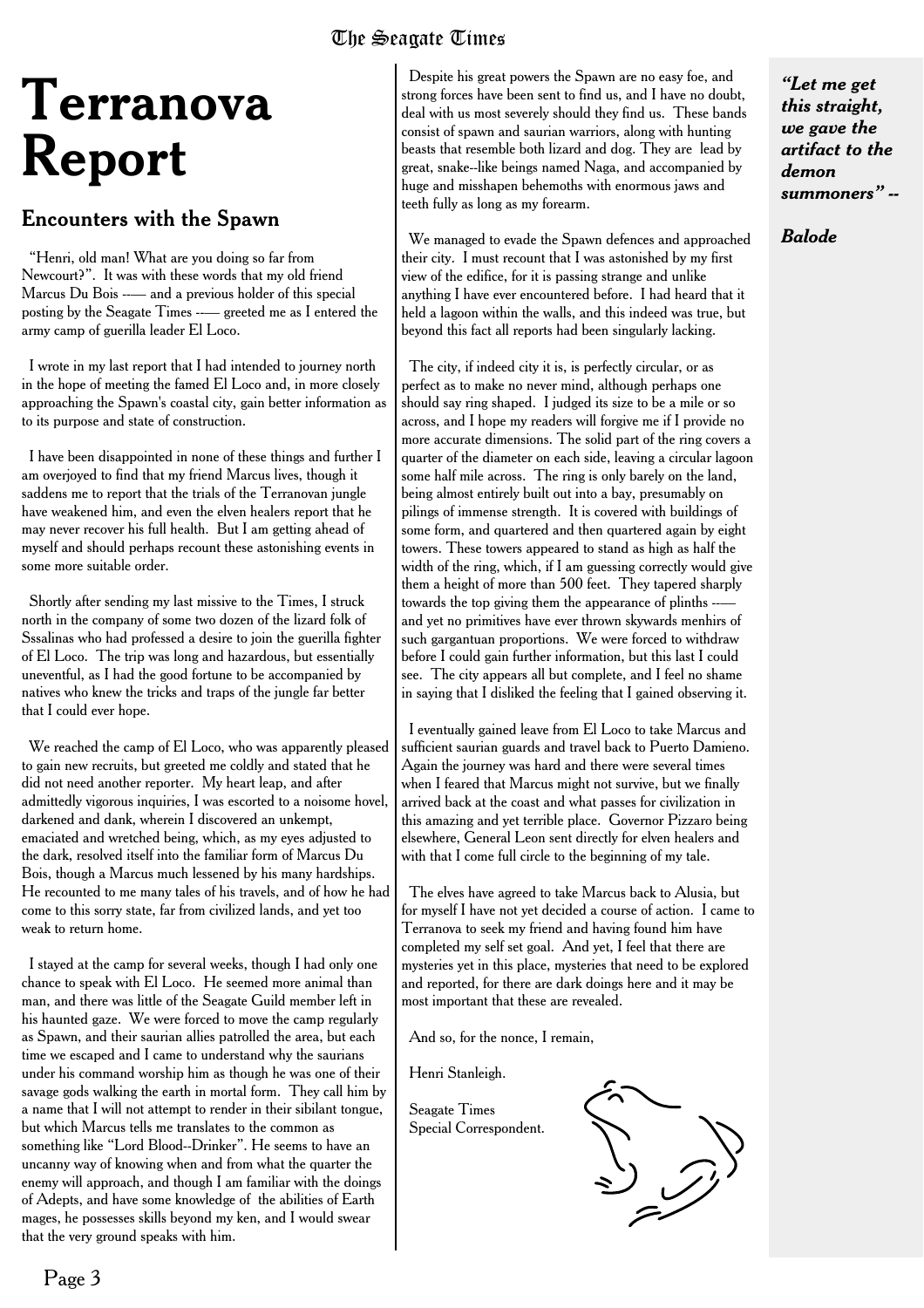#### *Lord Shaygin:*

*"You're my charges."*

*Faith:*

*"So if he gets more than 100 of us, does he explode?"*

# **The Seven Hourglass Planes**

#### By Aqualina

This collection of seven, identical, planes were created long ago by a race known as the Elders and whom we suspect to be the Calimar. There is also an eighth plane in the group but it is only partially completed, consisting of a small landmass and a jetty.

The seven planes, in order of discovery, are: Norden, Sudar, Chos, Lorgos, Kerax, Virym, and Eradin. Guild parties have been to all except Kerax and Eradin and there have been contacts with people from Kerax.

#### Common factors

Each plane consists of three layers and is shaped somewhat like a circular, three tiered cake, each upper layer being 90% smaller than the one beneath it. The topmost layer seems to be identical on all planes and mainly consists of a stone city with a tower in the centre. A circular moat, a mile wide, runs around each city and, between the moat and the cliff edge, is forested.

In the centre of each city is a five storey tower, surrounded by a courtyard, and it is to this point, that is taken to be North. Overhead, the sky curves down from all directions to form a pillar that enters the top of the tower. There is an identical earth pillar that juts up through the first two stories. Both pillars meet inside the third level and between them, is the magical Eye that controls conditions on the plane. The Eye is composed of solid mana and floats inside a mana field that flows inside the one foot gap between the two pillars. Removal of this Eye results in chaos for the whole plane. Also, inside the tower, can be heard a grinding sound. This is believed to be caused by the sky as it rotates on it's pillar. The sun is in a fixed location but the day/night lines rotate with the sky. Also a thin band of rain is fixed on the midday line.

The Eye can be controlled by the nominated Lord of the Plane. At the time of writing the Lords of Norden and Lorgos respectively are Sern and Shaygin. Neither Virym or Chos have Lords and the whereabouts of the Lord of Sudar is unknown. He was last seen escaping the plane inside a giant ziggurat.

Furthermore, the planes are linked in pairs. Two known pairs are Chos/Kerax and Lorgos/Virym. This was discovered by observing that, as the water level dropped on Lorgos, it rose on Virym. Also as Chos warmed up, Kerax got cooler. It is suspected that Eradin/Sudar is also a pair leaving Norden as the odd plane out.

Travel around each plane is usually done by portals. There is one portal on the city level, located in a particular building. Three are spaced evenly around the second level, each surrounded by a stone circle while nine are spaced around the lowest level, each on top of a tall stone tower. Each portal consists of a flat disc, with a travelling rune inscribed on it, and to use it, one stands on the disc, visualises the destination then says the activation word. Since recently, it is now possible to travel between each plane using the portals, although Sudar is inaccessible. Flying is not possible except at very low altitudes. At anything higher than 20ft, the flyer is immediately, and repeatedly, struck by lightning. Another set of more ancient portals have also been discovered but, at the time of writing, it is not known where they go. Each is one way and it is surmised that they were used by the plane's creators during construction.

It was also discovered that all the inhabitants of each plane have no resistance to Mind Magics but if a Mind Counterspell is placed on any of them, the duration automatically becomes permanent.

#### Norden

The second level consists of a grassy plane and is inhabited by small bands of nomads. The third level is mostly swamp but a small group of ex-Sudarians are in the process of reclaiming it.

#### Lorgos

When discovered the entire plane was covered with water and only the courtyard around the central tower was dry. The water level has since been dropped. Now the second level is a 30ft deep fresh water ocean while the third is a salt water ocean. The third level has been declared offlimits to the Lorgosians by the Viryms, a race of squid like creatures, originally from Virym

The heights of the third level portal towers were adjusted so that those portals are thirty feet below the surface, level with the top of the second level, and the area occupied by each second level stone circle was raised to form a small island.

#### Virym

It is believed that this plane was uninhabited by humans until the Viryms moved nearly all the population of Lorgos to here when Lorgos flooded completely. The Viryms then took over Lorgos. The third level was dry until Lord Shaygin started draining Lorgos. Now that the waters have been shared between the two planes, the third level is ocean and is claimed by the Viryms. The second level is grassy plain, similar to Norden.

#### Chos

When last seen this plane was completely frozen and is in the process of thawing out.

*Bath Wader: (On the Virym)*

*"We don't want to arm those things. They have enough arms as it is."*

#### The Seagate Times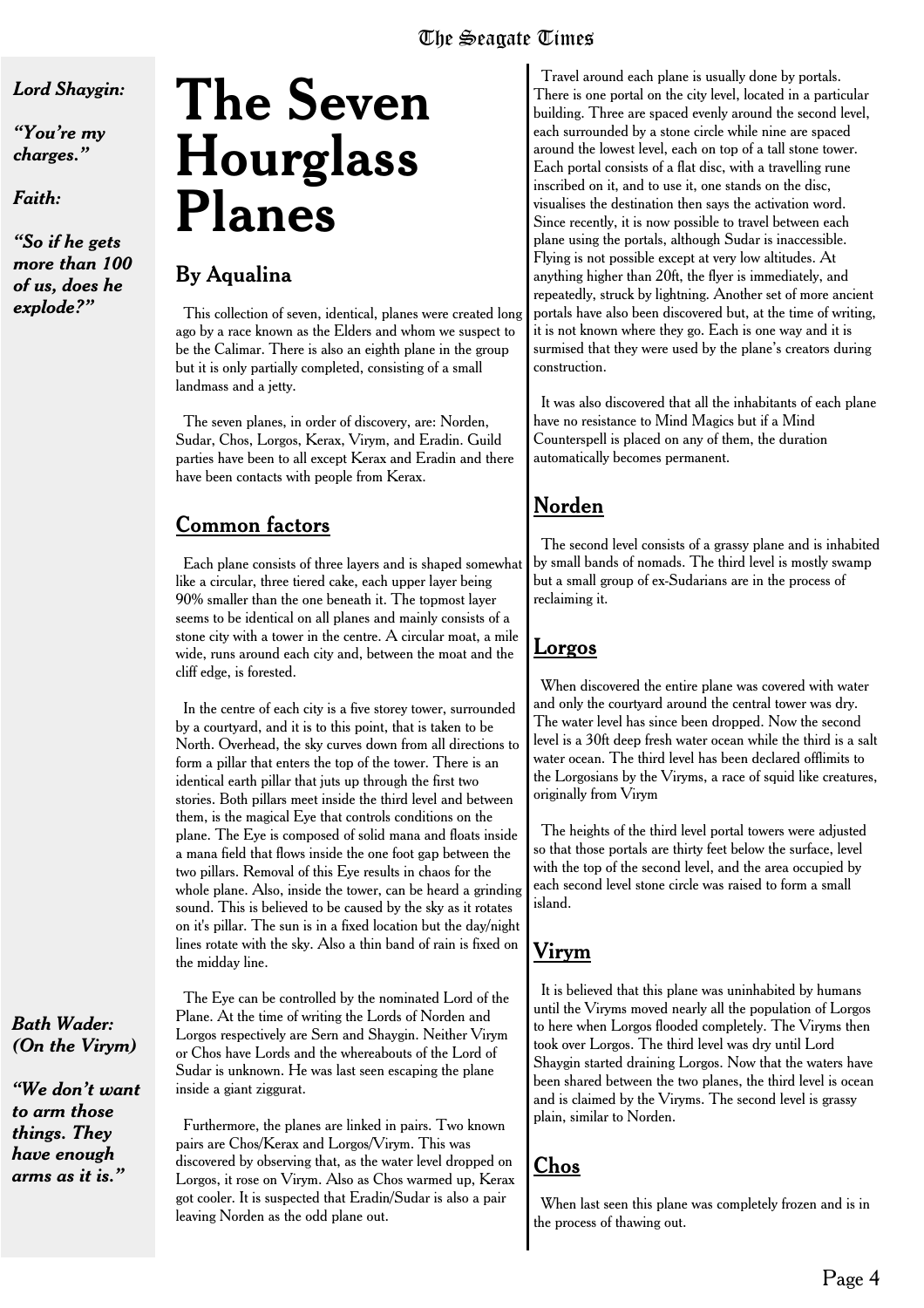#### The Seagate Times

#### Kerax

Much of this plane is desert. The inhabitants are known for their fine cloth.

#### Sudar

When last seen this plane was covered by Darkness and undead roamed the place. It has been declared off-limits by the Calimar who are in the process of cleaning it up.

#### Eradin

From observation, the plane is very bright but is shrouded in mist, average visibility being 100ft. The people there refer to themselves as the 'People of the Mist'. According to the local Lord, the brightness was a fairly recent occurrence.

#### Guild Involvement

There have been three missions by Guild adventurers. The first was employed by Lord Arondel, the then lord of Norden. The Eye of Norden had been stolen by Sudar and the entire plane had been thrown into chaos. The entire third level was stripped of life by a terrible storm, and strong winds and rainstorms were lashing the rest of the plane. The party were successful in returning the Eye and, in the process, killed the previous Lord of Sudar.

The second was also sponsored by ex-Lord Arondel. This time people were disappearing when using the portals, because Sudar had been tapping the portal system for new slaves. During investigations, the planes of Chos and Lorgos were encountered and the survivors of Lorgos brought to Norden. Dark priests of Sudar then attacked Lorgos and stole the Eye. The party managed to get to Sudar and discovered that the Eye was being used to power a large plane-shifting black ziggurat which the Lord and his followers used to escape the encroaching Darkness, leaving several lesser undead and the remaining population behind. The population was evacuated to Norden.

During these two missions it was not possible to talk about deities and ask about creation at the time. The reason Sudar, Chos, and Lorgos had been cursed was that the Lords there had been too curious and had managed to find a way of asking such a question which resulted in an immediate curse. With Chos, it was extreme cold, Lorgos was drowning, and Sudar was darkness.

Once the party had completed the mission, they had to leave hurriedly as a Calimar Voidcruiser was about to appear on Norden.

The third mission was sponsored by Lord Shaygin who wanted a party to help drive the squid creatures off Lorgos, as it was believed at the time they had murdered most of the population. During the intervening time, the Calimar had repaired and decursed all the Eyes, replaced the missing ones, allowed interplanar travel via the portals and removed the restriction on thoughts about deities. They had also declared Sudar off-limits while they were cleaning it up. Most of the population sees the Calimar as benevolent but a few, such as Arondel (now deceased) and Shaygin are suspicious of their motives.

As a result of Guild investigations, it was discovered that the missing Lorgosians were not dead, but had been evacuated by the Viryms (the squid creatures) to dry land on on Virym. The Guild Party went to Virym and were able to reunite the Lorgosians with their Lord. An agreement made between the Viryms (the squid creatures) and the Lorgosians were made, the essence of which was that the Viryms got the deep waters on the third level of both planes, and the Lorgosians the shallows and the dry land of the upper levels. Most of the Lorgosians on Virym and Norden were then transported back to Lorgos.

There followed an undead incursion on Norden consisting of a skeleton and a vampire. The vampire was destroyed and the skeleton returned to the item it was conjured from. The party suspects thst the vampire came from Sudar. The portals are now blocked during the hours of darkness so that entities from Sudar may not cross to the other planes.



Diagram of One of the Hourglass Planes (not to scale)

#### *After fishing Faith (a hobbit) out of a swamp on Norden.*

*Cher: "Look what I caught for dinner."*

*Aqualina: "It's too small, throw it back!"*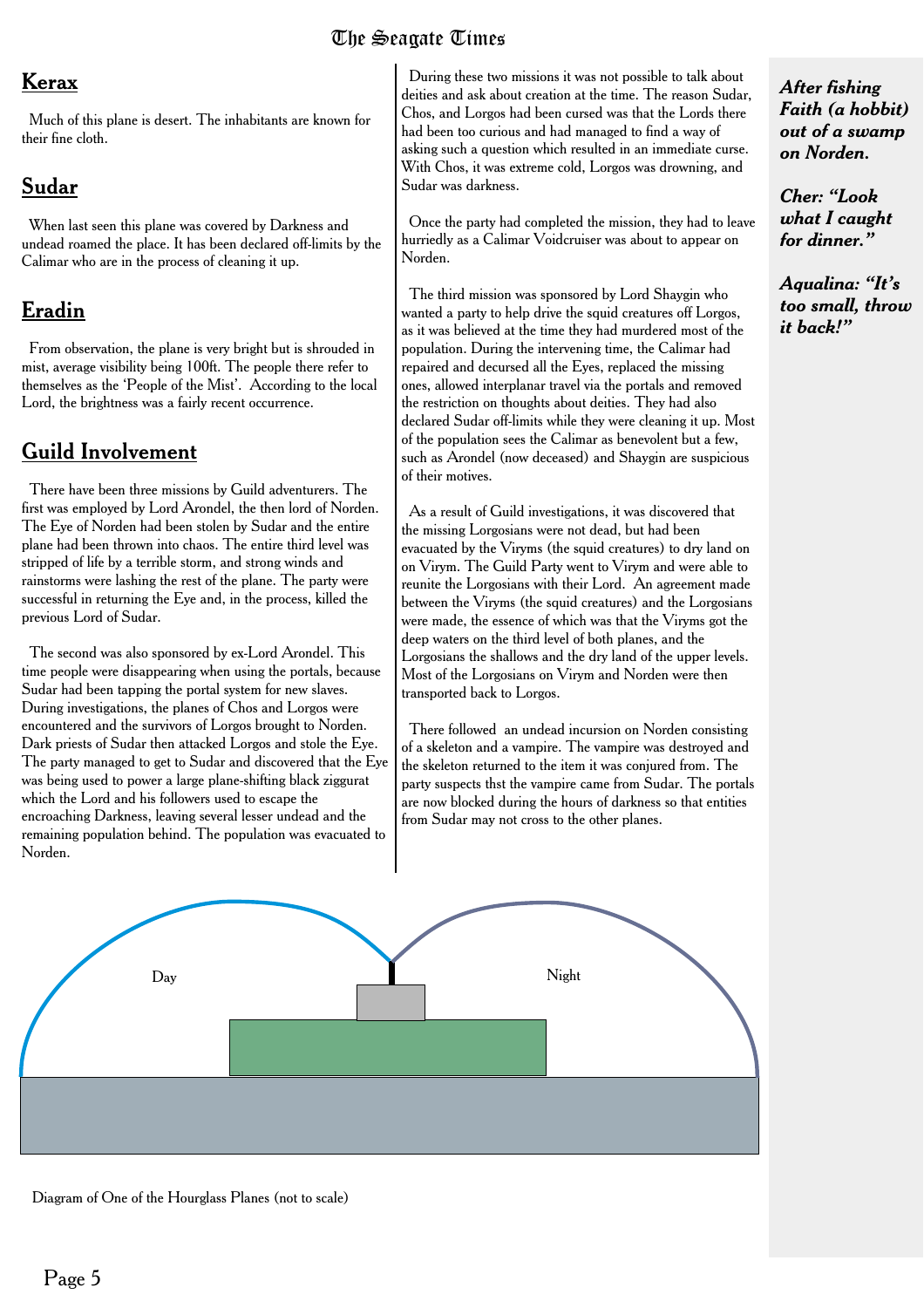### **Starflower's Bestiary**

#### The Skeleton

I recently heard a story about a guild party who spent some days trying to track down a "skeleton" only to discover on their return to Alusia that they had the item which had conjured the creature in their possession all the time. Of course, it was not exactly a skeleton. It was in fact a spectral servant, capable of following quite complex instructions in the absence of its undead master. Not everything that looks like a walking skeleton is one!

The most common variety of skeleton is simply a set of humanoid bones animated by necromantic magic. These are Lesser Undead, and not at all frightening to an elf such as I. As such they are quite brainless, and cannot be sensed by the arts of a sorceror. Neither are such mindless automatons capable of following anything beyond the simplest of orders.

Such skeletons are easy enough to kill, as long as one remembers that they are unaffected by point weapons such as arrows and daggers (do not get in close combat with a skeleton!). Slashing blades are effective, as are axes, staves and clubs. So are many varieties of magic. Which reminds me of the tale of the novice fire mage, stuck in a Hand of Earth in a dark cavern, calling out, "Here, skelington, skelington" in the vain hope of attracting the monster into spell range!

Common skeletons only become dangerous to experienced adventurers when they attack in large numbers. An Amulet of Jade can help when fighting an army of skeletons, since it tends to reduce the numbers attacking at once to manageable proportions. Of course, the most effective way of dealing to an army of skeletons is to find the necromancers responsible and bring them to a well-deserved end.

The great mystery of the common skeleton is where so many of them originate. In theory, all skeletons are animated by necromancers, and should be found only in the company of such, and in limited numbers. But this is not the case. It is not unusual to encounter skeletons in ruins, barrows and in the dungeon deeps with no sign of a mage to animate them. One can only surmise that such conditions sometimes generate some kind of evil miasma which somehow imbues long dead bones with the ghastly semblence of life we call undeath. Or perhaps the powers of darkness and undeath which sometimes haunt these places have the ability to create permanently animated lesser undead.

It is the monster which appears to be a common skeleton, but isn't, that is most challenging to an adventuring party. I personally have come across several such. In most cases they can be distinguished from the common skeleton by some feature of their physical appearance. The eyes may glow with an eerie red or blue light. The entire skeletal form may be surrounded by a glowing nimbus. One species has a red glow buried within its ribcage which it may cast at its hard to spot." Show buried within its ribcage which it may cast at its<br>opponents as a ball of fire. Sometimes however, the only A Death Knight outward way to distinguish greater skeletons from their lesser counterparts is the superior quality of their gear.

A less obvious difference between these creatures and lesser skeletons is that they are generally possessed of some degree of intelligence. They are indeed properly classed, in most cases, as Greater Undead. Their minds can be detected by sorcerous means, and they can be affected by appropriate magics. However, they frequently have high magic resistance, whether or not they are spell-casters themselves. Which some species are, most notably the notorious Death Knight. This fearsome creature is the undead form of a once holy knight, cursed by the Powers of Light for betraying honour and virtue. It is intelligent, physically powerful and can wield mighty magic. Its distinguishing marks are its glowing red eyes and the aura of fear it radiates.

I has not had the misfortune to encounter one such, but I came across something similar while adventuring in the Emerald Isles. This fearsome creature was called a "Bloody Bones", for its skeletal form was blood red, and dripped ichor. There were five of them, one the Master of the other four, and having the capacity to wield its necromantic magics through the others. However, it proved to be vulnerable to fire magic, and it exploded when struck by a bolt of fire.

All this leads me to conclude that the skeleton is not a monster to be taken lightly. For although most are easily defeated, the exceptions are both evil and dangerous. Be careful when you encounter a skeleton, especially if its eyes glow red...



#### *Faith:*

*"If it's Indetectable, it can't be that*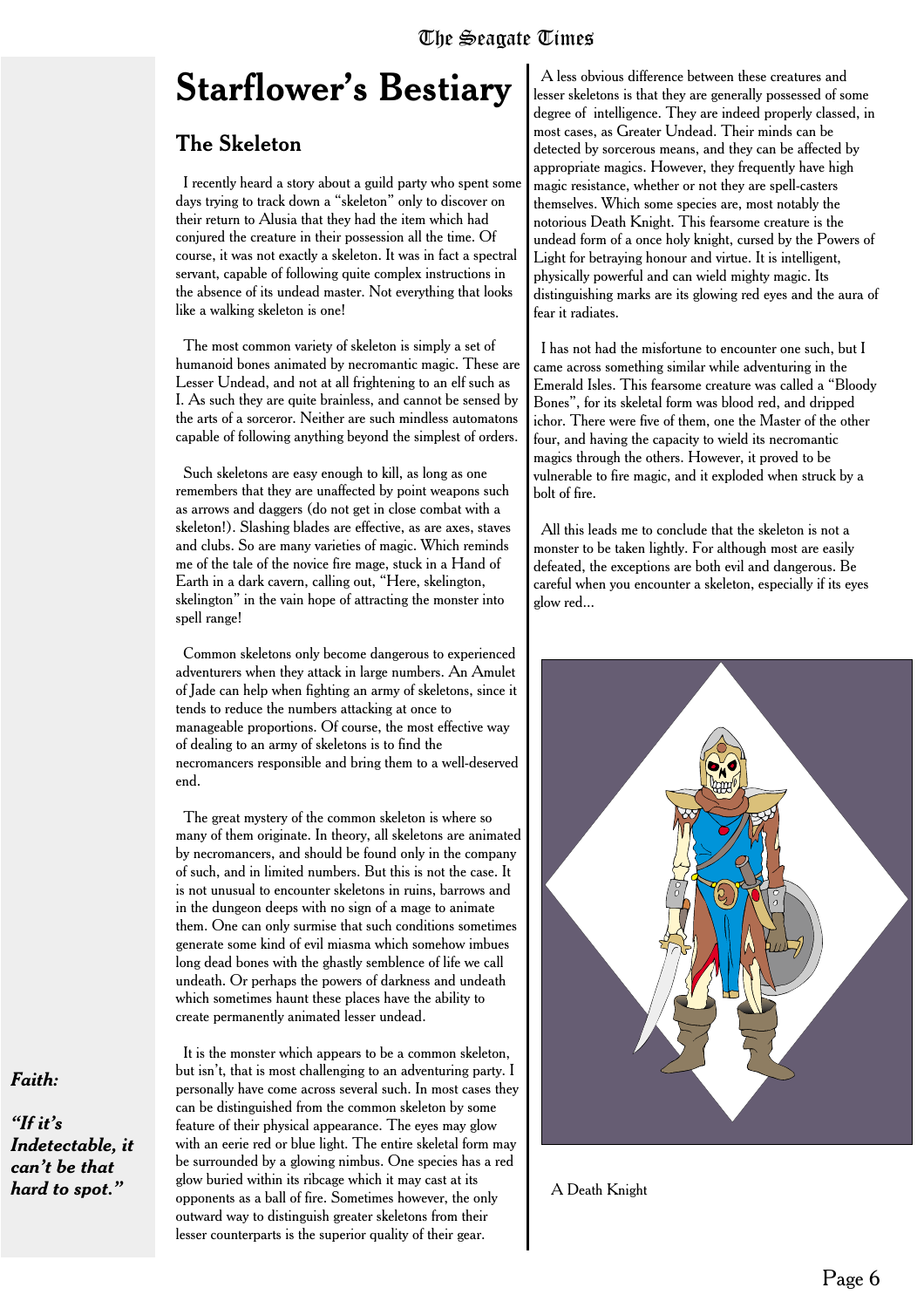# **The Puzzle Column**

#### Jorgen the Sphynx's riddle:

Each morning I appear

To lie at your feet,

All day I will follow

No matter how fast you run,

Yet I nearly perish

In the midday sun.

#### Song overheard in a local pub:

We're the adventurers of Seagate

you've heard so much about

Nobles lock their daughters up

whenever we're about

We fight with wings

and invested rings

and broken bottles, too

We're the adventurers of Seagate

and who the hell are you?

#### Fire College Investeds for Sale

At Rank 10:

Dragonflames, Self-Immolation, Weapon of Flames, Fireflight.

Get some real fire-power now!

Contact Flamis at the Guild.

#### Potions for Sale

Alchemical potions available to order. Healer Skill and several Colleges including Solar Celestial, Water and Mind.



Please contact Phaeton d'Tama at the Guild.

### **The Adventurer's Guide**

#### Tips for success

How to Destroy a Vampire the Complicated Way

- Find it sleeping in its coffin under a dolman in a copse during daylight.
- Render the end of the coffin transparent to verify the presence of said vampire. Or at least, its boots.
- Attach rope to coffin handles.
- Cast Frictionless Floor spell on coffin so it will move smoothly across rough ground.
- Have two adventurers imbibe Waters of Strength so that they may haul the coffin with ease.
- Drag the coffin to open ground, so that the sun shines directly on it.
- Make the coffin lid one-way transparent.
- Cast assorted spells at the vampire, including Sleep, Great Shout, and a Fireball.
- Impale the coffin where the vampirs's heart ought to be with a javelin.
- Dribble holy water down the javelin's shaft.
- Debate hotly about what to do next.
- Finally in shear frustration, hack the coffin lid open with two battleaxes allowing sunlight to fall upon the vampire's supine body, which promptly turns to ash.

#### Or

• Why not just get Grendel to teleport the coffin lid elsewhere!

#### What's Hot

The Plane of Ice

Pacting to Astaroth

Visiting the Ethereal Plane

Finding lost planar populations

Soothing angry mobs

#### What's Not

#### Libraries

Sentient whales

The Plane of Water

Fertility rituals

Provoking Michealines

Opening Gates to Hell



#### *When looking for the vampire.*

*TDP: "We should go down there and see what we can dig up."*

*Aqualina: "We're going to do a stakeout?"*